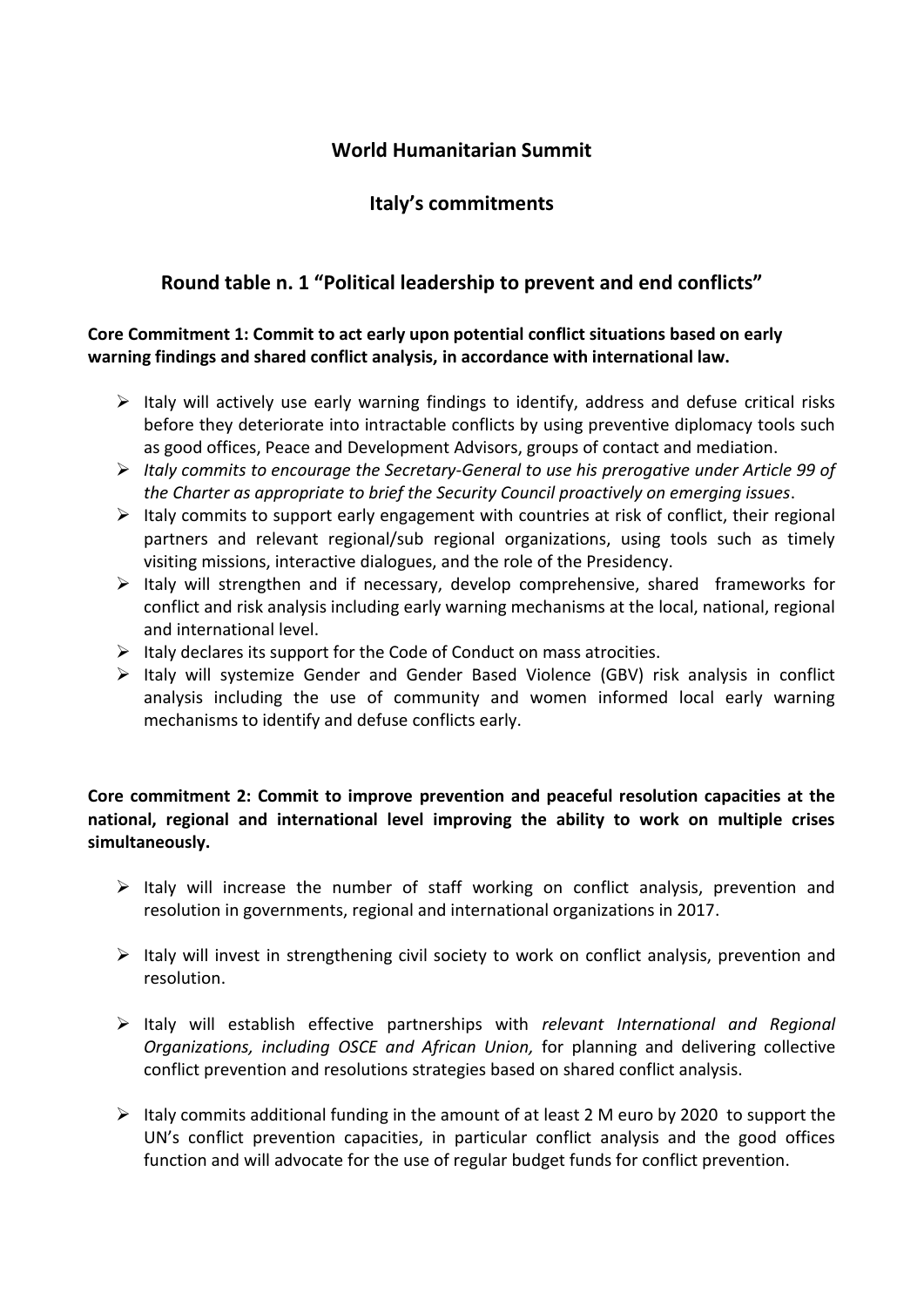**Core Commitment 3: Commit to sustain political leadership and engagement through all stages of a crisis to prevent the emergence or relapse into conflict.**

 $\triangleright$  Italy commits to provide political support by organizing high-level meetings with a view to mobilizing support to prevent or resolve a crisis.

#### **Core Commitment 4: Commit to address root causes of conflict and work to reduce fragility by investing in the development of inclusive, peaceful societies.**

- $\triangleright$  Italy commits to allocating additional, predictable resources to the Peacebuilding Fund in the manner of *at least 2,5 Meuro by 2020* to allow the Fund to continue operations at the current level of \$100 million per year.
- $\triangleright$  Italy commits to strengthening the active participation of women and youth in peacebuilding by linking the implementation of the New Deal to the implementation of UNSCR 1325 (2000) and 2250 (2015).
- $\triangleright$  Italy commits to actively focus on addressing long standing human rights concerns and grievances, including patterns of discrimination and marginalization, recognizing this as a key structural cause of conflict and instability within societies.
- $\triangleright$  Italy commits to actively focus on addressing long standing human rights concerns and grievances, including patterns of discrimination and marginalization, recognizing this as a key structural cause of conflict and instability within societies.

### **Core Commitment 5: Commit to make successful conflict prevention visible by capturing, consolidating and sharing good practices and lessons learnt.**

- Italy will support the United Nations in convening a "World Prevention Forum" by 2020 to identify how Member States, the UN Secretariat, the Security Council and regional organizations can work more effectively together on conflict prevention and resolution.
- $\triangleright$  In preparation of the international conference, Italy will convene a regional forum on conflict prevention to identify and advance elements of successful conflict prevention, which include the participation of the private sector and civil society.
- $\triangleright$  Italy requests that the Secretary-General develop a comprehensive plan to strengthen conflict prevention at the United Nations based on lessons learnt and recommendations emanating from the Advisory Group of Experts on the 2015 Review of the United Nations Peacebuilding Architecture, the Report of the High-level Independent Panel on Peace Operations, and the Global Study on the implementation of resolution 1325, in time for the "World Prevention Forum" by 2020.

# **Round table n. 2 "Uphold the norms that safeguard humanity"**

**Core commitment 1: Commit to promote and enhance respect for international humanitarian law, international human rights law, and refugee law, where applicable.**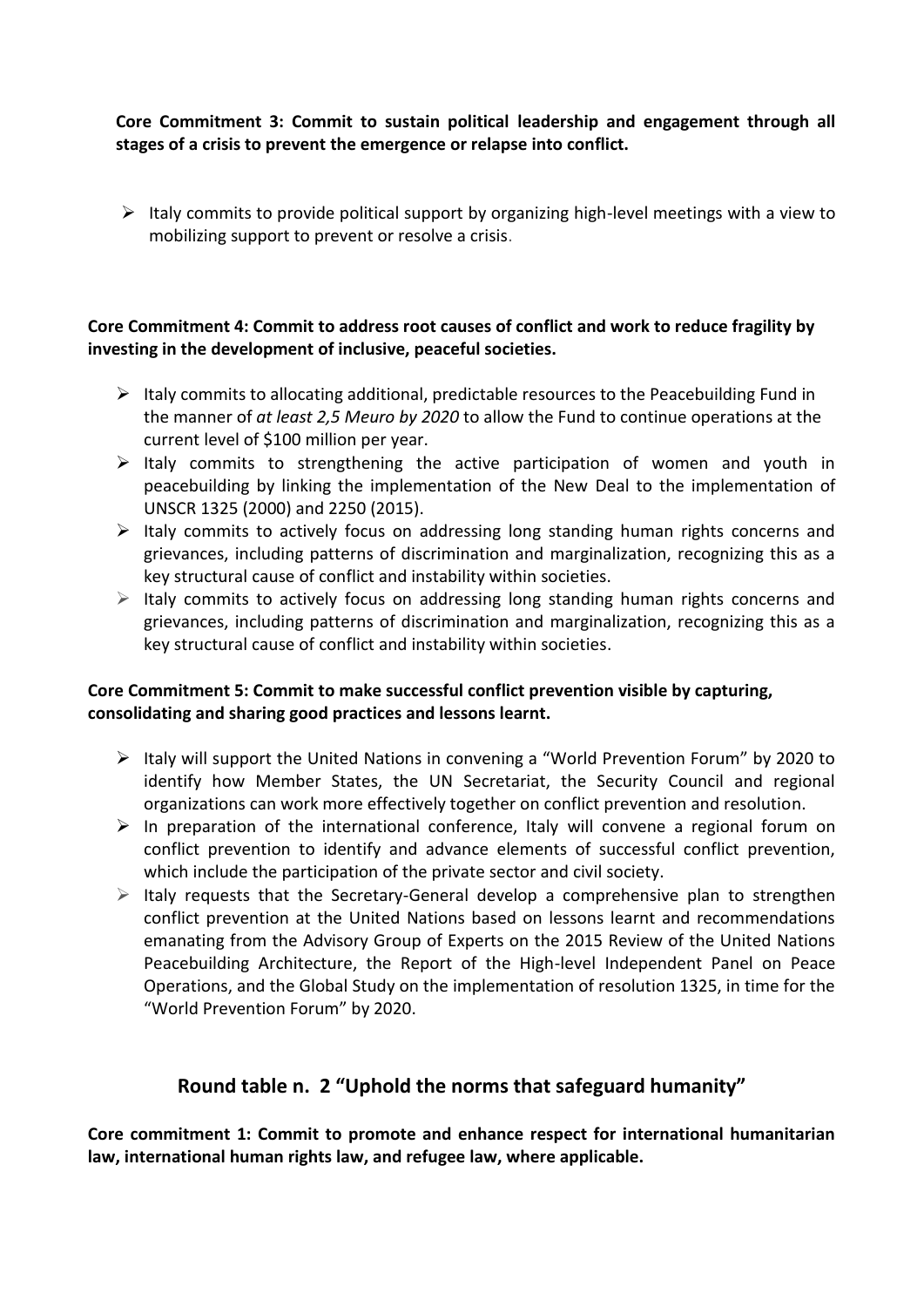- $\triangleright$  Italy commits to continuing to implement the national legislation preventing, combating and prosecuting all forms of sexual and gender-based violence and ensuring the right of victims/survivors to effective assistance and protection.
- $\triangleright$  Italy commits to engage constructively in the intergovernmental process as set out in Resolution 2 of the 32nd International Conference of the Red Cross and Red Crescent in 2015, "to find agreement on features and functions of a potential forum of States and ways to enhance the implementation of IHL using the potential of the International Conference of the Red Cross and Red Crescent and IHL regional forums.
- $\triangleright$  Italy commits to designate focal points in relevant government branches responsible for promoting respect for international humanitarian, human rights and refugee law through diplomatic, economic and military relations.
- $\triangleright$  Italy will join a coordinated global effort to mobilize States, civil society and global leaders to enhance respect for international humanitarian, human rights and refugee law.
- Italy *will continue to support* the competence of the International Humanitarian Fact-Finding Commission in accordance with article 90 of Additional Protocol I to the 1949 Geneva Conventions.
- $\triangleright$  Italy commits to offer international humanitarian and human rights law training/dissemination sessions for armed forces*. Italy will continue to offer human rights*  law training in favor of African peace-keepers provided by the Center of Excellence for *Stability Police Units (CoESPU) of Vicenza.*

**Core commitment 2: Commit to promote and enhance the protection of civilians and civilian objects, especially in the conduct of hostilities, for instance by working to prevent civilian harm resulting from the use of wide-area explosive weapons in populated areas, and by sparing civilian infrastructure from military use in the conduct of military operations.**

 $\triangleright$  Italy commits to support humanitarian mine action programs aimed at clearing explosive remnants of war (ERW) through providing information and technical, financial and material assistance to locate, remove, destroy and otherwise render ineffective any type of explosive hazard.

 $\triangleright$  Italy commits to support public-information campaigns, education, training and liaison with communities aimed at sensitizing affected populations to the risks posed by landmines and explosive hazards, *by providing no less than 2/2.5 Million euro each year to UNMAS or ICRC or other implementing Agents.*

- $\triangleright$  Italy will continue to implement domestic legislation to prohibit/limit the use of schools and places of worship in support of the military effort.
- $\triangleright$  Italy will support the inclusion of the Guidelines for Protecting Schools and Universities from Military Use during Armed Conflict into military manuals, doctrine and other means of dissemination*.*

### **Core Commitment 3: Commit to ensure all populations in need receive rapid and unimpeded humanitarian assistance.**

 $\triangleright$  Italy commits to actively promote the principles of humanity, impartiality, neutrality and independence in humanitarian action by *involving, whenever possible, the Faith Based Organizations in a constructive dialogue aimed at widening the humanitarian space*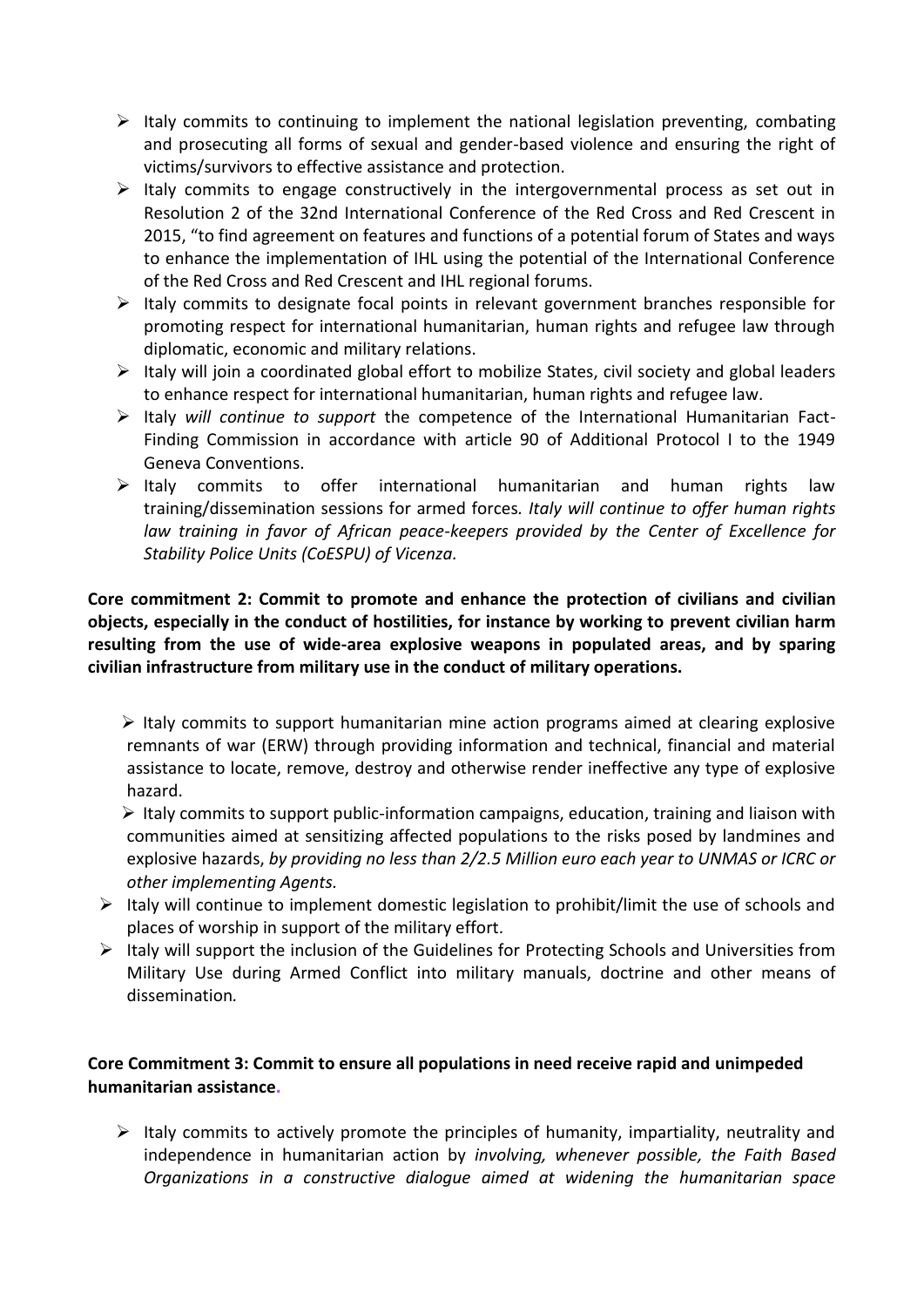*provided that they are capillary, they are credible vis-à-vis the local communities and they are perceived as neutral.*

**Core commitment 4: Commit to promote and enhance efforts to respect and protect medical personnel, transports and facilities, as well as humanitarian relief personnel and assets against attacks, threats or other violent acts.** 

- $\triangleright$  Italy will review military rules of engagement and operational practice to include measures to protect the delivery of humanitarian assistance and health care.
- $\triangleright$  Italy will review domestic legislation and its implementation to ensure that it is consistent with the obligation to respect and protect health care personnel, their means of transport and facilities, as well as humanitarian workers and objects used for humanitarian relief operations against attack.
- $\triangleright$  Italy will train the military on the applicable legal framework for the protection of health care as well as ethical duties of health care personnel.

**Core commitment 5: Commit to speak out and systematically condemn serious violations of international humanitarian law and serious violations and abuses of international human rights law and to take concrete steps to ensure accountability of perpetrators when these acts amount to crimes under international law.**

 $\triangleright$  Italy commits to promote implementation of the Code of Conduct regarding Security Council action against genocide, crimes against humanity or war crimes

## **Round table n. 3 "Leave no one behind"**

**Core Commitment 2: Commit to promote and support safe, dignified and durable solutions for internally displaced persons and refugees. Commit to do so in a coherent and measurable manner through international, regional and national programs and by taking the necessary policy, legal and financial steps required for the specific contexts and in order to work towards a target of 50 percent reduction in internal displacement by 2030.**

- $\triangleright$  Italy will work to address the causes of internal displacement, and to support the voluntary return home in safety and dignity, local integration or settlement elsewhere if needed. *We fully share the proposal to put the dignity of affected people at the heart of humanitarian action. In this context we will focus our humanitarian projects – wherever possible – on the resilience and self-reliance of IDPs and refugees, using the cash-for-work tool. In Lebanon, we will double the number of schools rehabilitated (currently 74), and we will bring to 50.000 by 2016 the total number of Syrian children involved in the school feeding program. Furthermore, Italy will continue to carry out - in co-operation with the Ministry of Interior and some Italian NGOs - a resettlement program in favor of the Syrian refugees ("humanitarian corridors") involving no less than 1.000 beneficiaries in the next two years.*
- *Italy will keep paying a particular attention to vulnerable migrants. Among them a special position is the one of Unaccompanied Minors (UM): in this respect Italy commits to increase the places available for UM in dedicated reception facilities (2.000 more places will be available in 2018) and moreover to better the quality of services provided to UM, granting*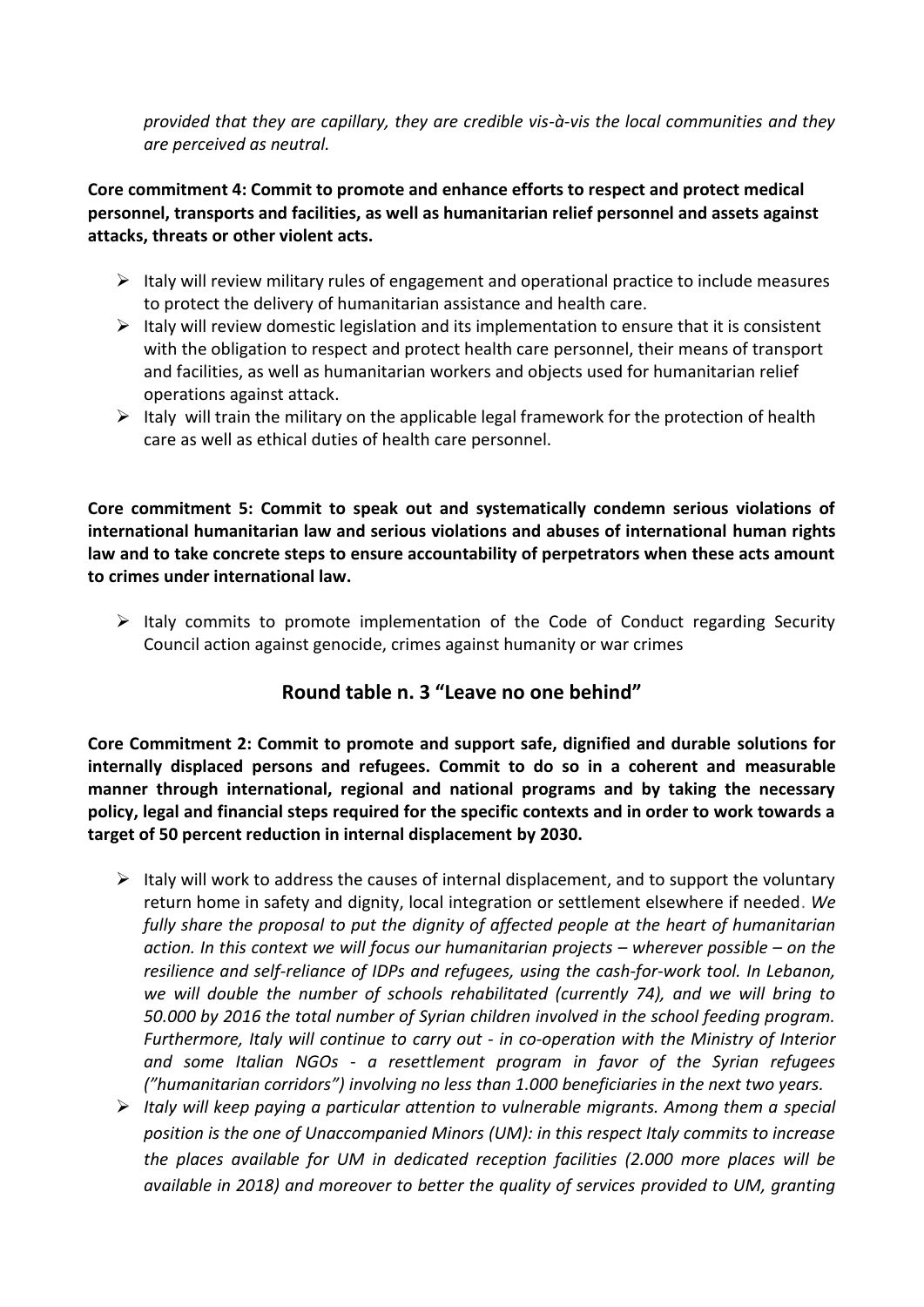*them services based on the principle of the superior interest of the child (before March 2019).*

**Core Commitment 3: Acknowledge the global public good provided by countries and communities which are hosting large numbers of refugees. Commit to providing communities with large numbers of displaced populations or receiving large of number of returnees with the necessary financial, political and policy support to address the humanitarian and socio-economic impact. To this end, commit to strengthen multilateral financing instruments. Commit to foster host communities' self-reliance and resilience, as part of the comprehensive and integrated approach outlined in core commitment 1.**

- Italy will provide long-term, predictable technical and financial support *to the countries affected by the Syria crisis* and communities with large number of refugees and IDPs, in such ways that improve services and inclusive economic opportunities *(see also previous commitment).*
- $\triangleright$  In support of localized programs, Italy will improve the predictability of both humanitarian and development financing through grant-based and-concessional loans *in favor of Lebanon and Jordan* with large numbers of refugees and IDPs. *On the occasion of the Syria donors' conference in London, Italy pledged a three years' package (2016-2018) of both humanitarian and development aid amounting 400 Million dollars (150 Million grants, 200 Million soft loans and 50 Million debt swap agreement). Moreover, Italy has already implemented projects in Ethiopia, Senegal, Burkina Faso and Sudan, supporting with 10 million Euros the creation of EU the Valletta Emergency Trust Funds on addressing the root causes of irregular migration and displaced persons in Africa. The Trust Fund has a huge potential to boost resilience through actions aimed at creating socio-economic development, job opportunities and generate income, keeping a special focus on youth, women and hosting communities.*

### **Round table n. 4 "Women and girls: catalyzing action to achieve gender equality"**

**Core Commitment 2: Ensure universal access to sexual and reproductive health and reproductive rights as agreed in accordance with the Programme of Action of the International Conference on Population and Development and the Beijing Platform for Action and the Outcome documents of their review conferences for all women and adolescent girls in crisis settings.**

 $\triangleright$  Italy commits to continue and tailor to crisis settings their support to the implementation of the targets for the 2030 Agenda on maternal, newborn and adolescent health to ensure safe delivery, emergency obstetric, ante natal and post-natal services in crisis settings, improved access to information on sexual and reproductive health and reproductive rights, emergency contraceptive services, voluntary family planning, and basic items for safe delivery and sanitary supplies, necessary medical and psychological services for SGBV survivors as well as improved capacity of health systems and workers with immediate effect.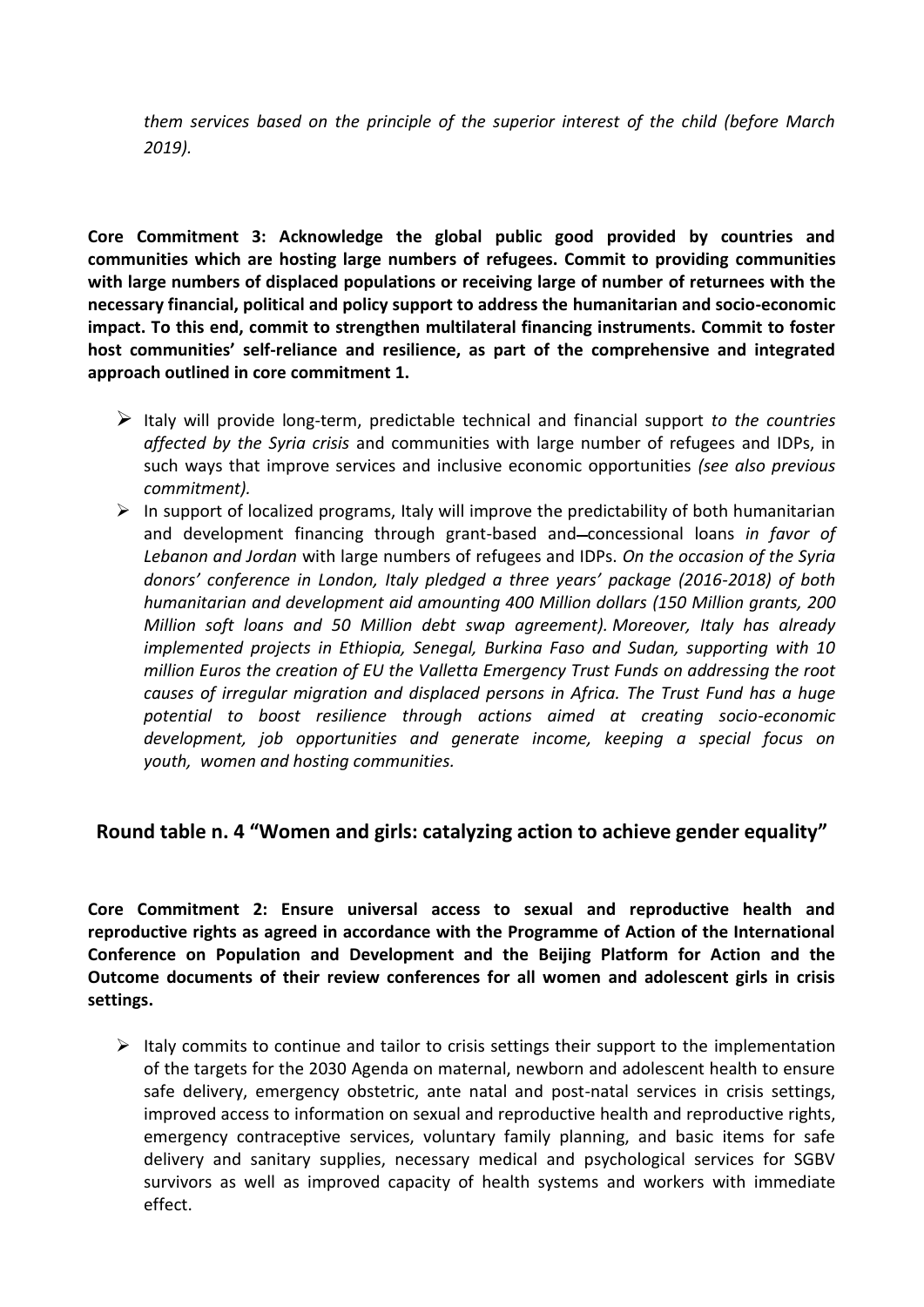**Core Commitment 3: Implement a coordinated global approach to prevent and respond to gender-based violence in crisis contexts, including through the Call to Action on Protection from Gender-based Violence in Emergencies.**

- $\triangleright$  Italy implements commitments made under the Call to Action on Protection from GBV in emergencies and its Road Map. Italy commits to advocate for inclusion of Call to Action considerations in relevant multilateral fora, to publish new national guidelines on addressing GBV and gender equality in humanitarian action, and to strengthen GBV services in Palestine.
- $\triangleright$  Italy implements commitments made in the United Kingdom led PSVI "Declaration of Commitment to End Sexual Violence in Conflict" and ensure that investigations of SGBV crimes suffice the standards set in the International Protocol on the Documentation and Investigation of Sexual Violence in Conflict, by 2018.

#### **Core Commitment 5 : Fully comply with humanitarian policies, frameworks and legally binding documents related to gender equality, women's empowerment, and women's rights.**

 Italy commits to *support* request*s to* the Secretary General that all Secretary General Reports and any briefings to the Council from a UN or non-governmental agency include sex and age disaggregated data and take into account findings and recommendations on women's rights and gender equality by human rights bodies and mechanisms.

## **Round table n. 5 "Natural Disasters and Climate change"**

**Core Commitment 1: Commit to accelerate the reduction of disaster and climate-related risks through the coherent implementation of the Sendai Framework for Disaster Risk Reduction 2015-2030, the 2030 Agenda for Sustainable Development and the Paris Agreement on Climate Change, as well as other relevant strategies and programs of action, including the SIDS Accelerated Modalities of Action (SAMOA) Pathway.**

- $\triangleright$  Italy commits to take a more systematic and integrated approach to risk management through measures that better integrate planning in climate change adaptation, disaster risk reduction, response and recovery, and through closer collaboration between different sectors and partners, so that investments in each are complementary, and based on a common analysis of risk and costs.
- $\triangleright$  Italy commits to strengthen measures to prevent and avoid disaster-induced displacement by integrating this risk into climate change adaptation and disaster risk management strategies.

**Core Commitment 2: Commit to reinforce national and local leadership and capacities in managing disaster and climate-related risks through strengthened preparedness and predictable response and recovery arrangements.**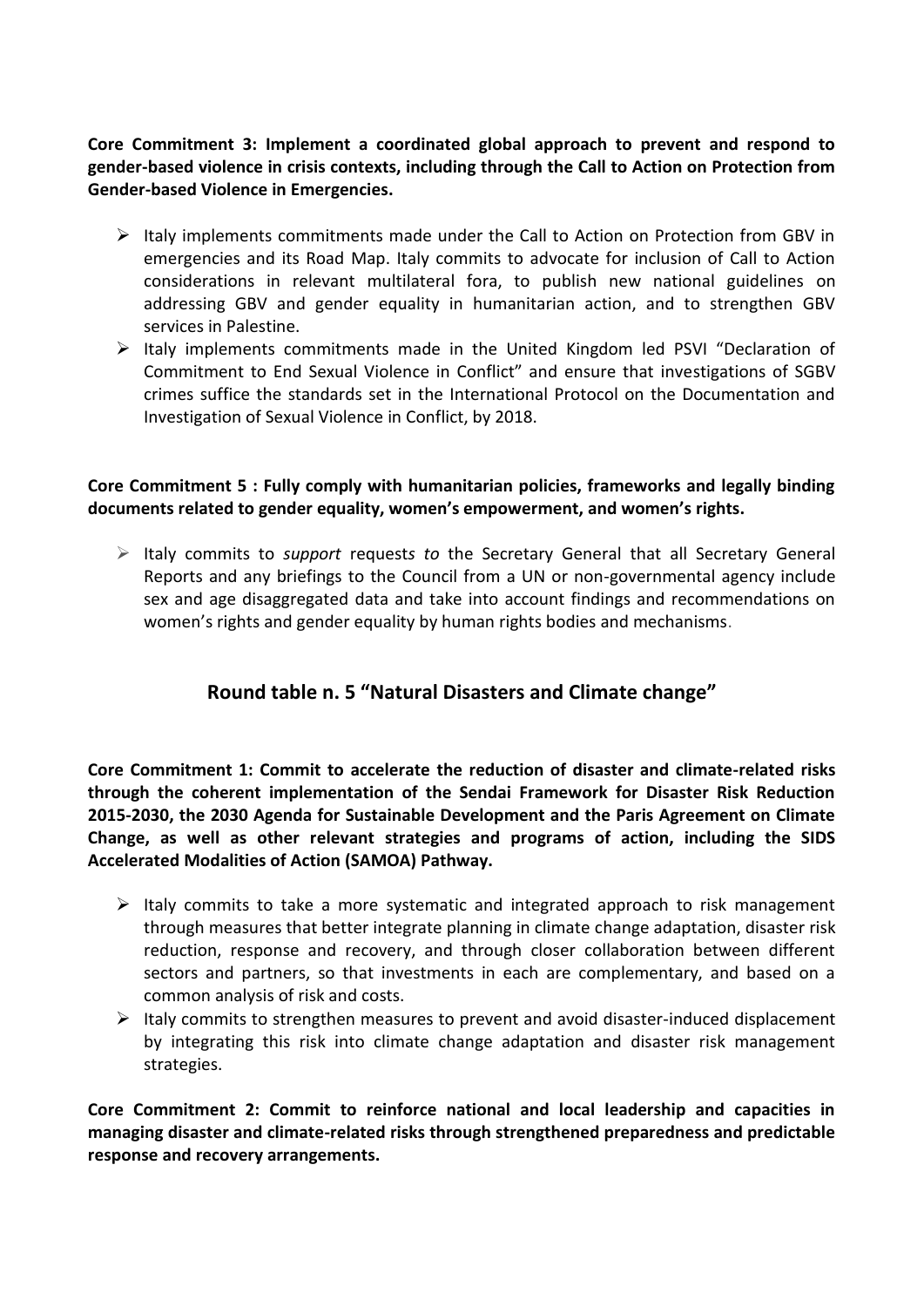- $\triangleright$  Italy commits to create national preparedness strategies and/or partnerships to strengthen national and local emergency management systems for natural disasters, which include: a) inclusive contingency plans for response and recovery that set out clear lines of responsibility, triggers for early action, and pre-committed finance; and include, when regional and global support is required, in what form and how it will be coordinated; b) identification of populations at risk of displacement, and evacuation corridors and sites; c) long-term investment in national and local preparedness, response and recovery capacities capable of responding to natural hazards, including civil protection, social protection, basic services, agriculture and other systems.
- $\triangleright$  Italy commits to enhance countries' preparedness, and accelerate this initially in twenty of the most at-risk countries, so they reach a minimum level of readiness by 2020.
- $\triangleright$  Italy commits to develop or reinforce domestic rules, procedures and institutional arrangements for facilitating and regulating international disaster assistance.
- $\triangleright$  Italy commits to make the private sector an integral part of natural disaster response and recovery planning, and to promote business continuity.
- $\triangleright$  Italy commits to providing support to national and local leadership to ensure that longerterm, collective programming incorporates gender equality analysis and concrete steps to empower women and girls.
- $\triangleright$  Italy commits to increase coverage of shock responsive social protection systems, introduce safety nets in fragile contexts, and move chronically affected populations onto these programs incrementally by 2030.

#### **Core Commitment 3: Commit to improve the understanding, anticipation and preparedness for disaster and climate-related risks by investing in data, analysis and early warning, and developing evidence-based decision-making processes that result in early action.**

- $\triangleright$  Italy will commit to achieve the Sendai Framework target to increase people's access to multi-hazard Early Warning Systems, and disaster risk information and assessments by 2030, including through initiatives, such as the Climate Risk Early Warning Systems.
- $\triangleright$  Italy commits to invest in national early warning capacity in a disciplined manner that leverages global and regional support structures, is cost effective, reaches the last mile, and engages the private sector.
- $\triangleright$  Italy commits to agree on actions that should be undertaken, within defined timelines, once a heightened risk of an El Niño or La Niña event is confirmed.

### **Core Commitment 4: Commit to increase investment in building community resilience as a critical first line of response, with the full and effective participation of women.**

- $\triangleright$  Italy commits to the participation of civil society, including local women's groups, and the private sector in the design, implementation and monitoring of disaster risk management policies and programs.
- $\triangleright$  Italy commits to increase investment in building community resilience as a core foundation of national risk management efforts, the key elements of which could include: raising awareness of critical risks and how all community members may be affected; collaboration between local government, businesses and neighborhoods in tackling their most important risks; ensuring women's participation; reinforcing local infrastructure; and improving communities' capacity to provide a coordinated first response.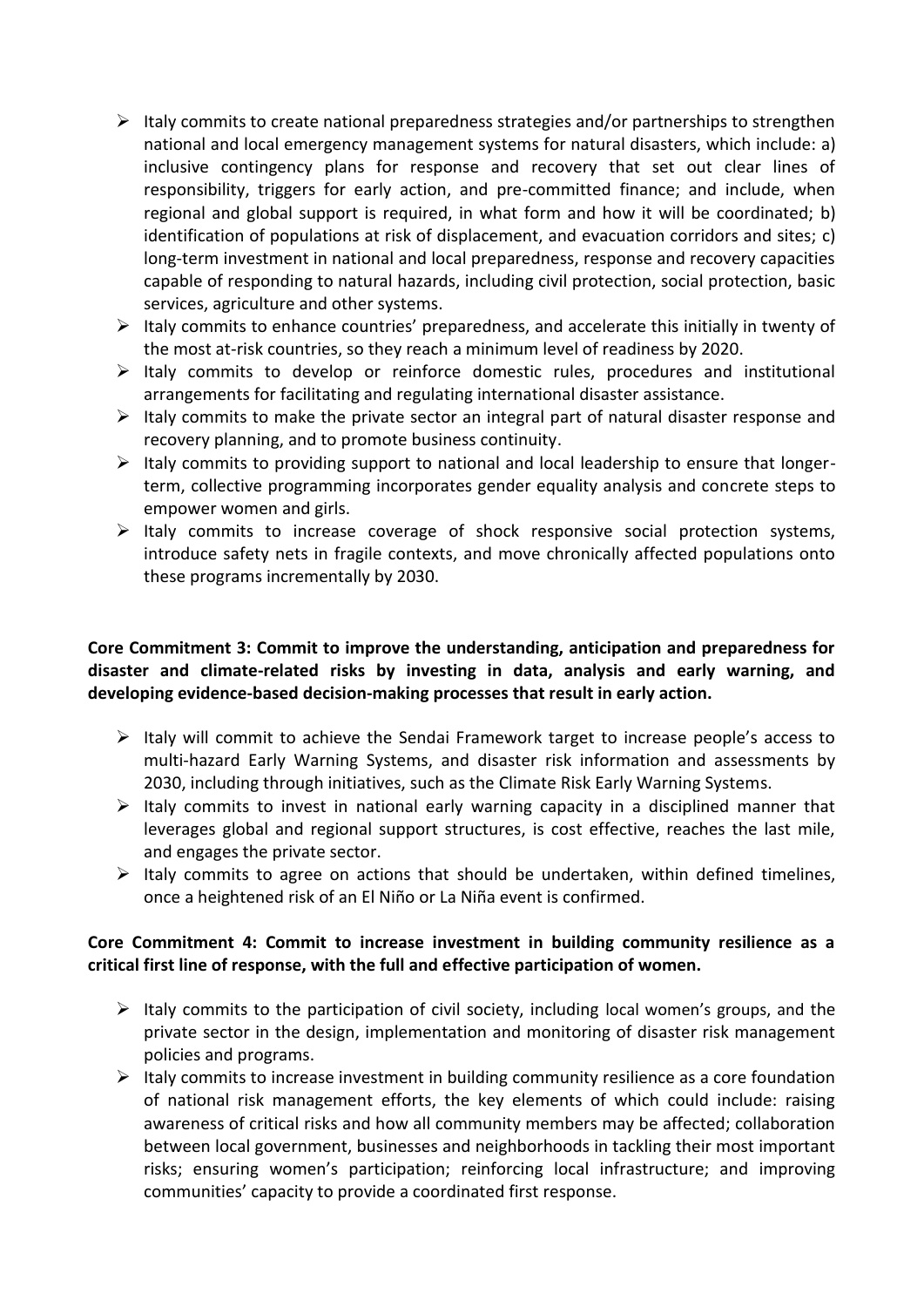$\triangleright$  Italy commits to align its support behind national and local resilience efforts, and provide vulnerable people with a mix of short term assistance to address immediate needs and longer-term assistance to improve self-reliance.

#### **Core Commitment 5: Commit to ensure regional and global humanitarian assistance for natural disasters complements national and local efforts.**

- $\triangleright$  Italy commits to develop bilateral and regional contingency plans that identify transboundary disaster displacement risk scenarios.
- $\triangleright$  Italy commits to investing in capacity building and deployment mechanisms, particularly in the Global South, so that requesting countries can more effectively receive pre-verified and quality assured capacities, such as emergency medical teams.
- $\triangleright$  Italy re-commits to the proper and coherent use, and the effective coordination of foreign military assets in humanitarian action.
- $\triangleright$  Italy re-commits to, in line with the principles and concepts of the Oslo Guidelines1, endorse common humanitarian civil-military standards for deploying, receiving, integrating and coordinating foreign military assets in natural disasters.

### **Round table n. 6 "Changing people's lives: from delivering aid to ending need"**

#### **Commitment 1: Commit to a new way of working that meets people's immediate humanitarian needs, building toward reduced risk and vulnerability in the longer term through the achievement of collective outcomes**

Anticipate, Do Not Wait: to invest in risk analysis and to incentivize early action in order to minimize the impact and frequency of known risks and hazards on people.

- $\triangleright$  Italy commits to increase national capacity for disaster risk analysis by the establishment of institutional partnership between the Italian Cooperation and the Italian Civil Protection by 2020.
- $\triangleright$  Italy commits to establish early warning systems with thresholds to trigger urban response protocols for city-level analysis, including urban housing analysis to ensure depiction of affected urban households.

Reinforce, Do Not Replace: to support and invest in national and local leadership and response systems wherever possible, avoiding duplicative international mechanisms.

 $\triangleright$  Italy commits to translate into operational terms the goal of cash-based delivery of assistance as preferred method, where context allows.

Transcend Humanitarian-Development Divides: work together, toward collective outcomes that ensure humanitarian needs are met, while at the same time reducing risk and vulnerability over multiple years and based on the comparative advantage of a diverse range of actors. The primacy of humanitarian principles will continue to underpin humanitarian action.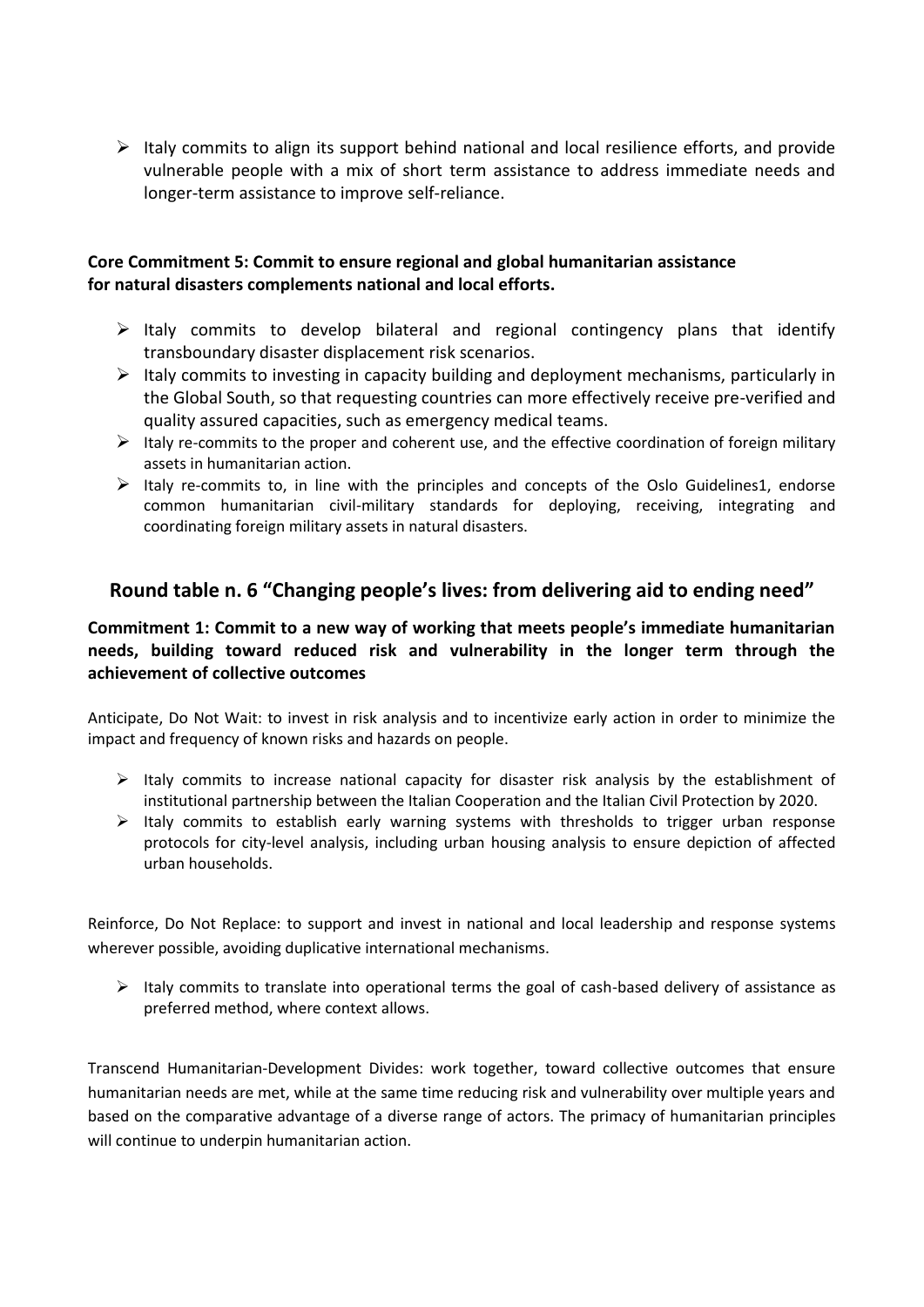$\triangleright$  Italy commits to improve synergy between humanitarian and development actors in West Africa and in countries affected by the Syrian crisis and by the Niño (Horn of Africa and Mozambique by 2020 based on demonstrated comparative advantage relevant to each context.

#### **Commitment 2: Commit to enable coherent financing that avoids fragmentation by supporting collective outcomes over multiple years, supporting those with demonstrated comparative advantage to deliver in context.**

Invest in coherence: to finance collective outcomes so they can be achieved predictably and sustainably, and promote early action by development actors.

- $\triangleright$  Italy commits to actively explore ways to increase financing options (eg. short-term and long-term; grants, loans and other financing tools) to ensure humanitarian needs are met, and reduce people's risk and vulnerability, aimed at supporting the achievement of collective outcomes over multiple years.
- $\triangleright$  Italy commits to increase expenditures on and/or technical assistance provided for research and development to promote innovative solutions that reduce risk and vulnerability.

## **Round table n. 7 "Financing: investing in humanity"**

**Core Commitment 1: Increase substantially and diversify global support and share of resources for humanitarian assistance aimed to address the differentiated needs of populations affected by humanitarian crises in fragile situations and complex emergencies, including increasing cashbased programming in situations, where relevant.**

- Italy commits: to increase *by 100% (from 1 to 2 Million Euro) its* contributions to the Central Emergency Response Fund (CERF) to help ensure its expansion to \$1 billion annually by 2018, and to
- $\triangleright$  increase the percentage of ODA targeted at the most fragile and conflict affected countries;
- $\triangleright$  Recognizing the potentially transformative power of humanitarian cash transfers Italy commits to:

1) ensuring that cash is equally considered alongside other response modalities throughout a humanitarian response and that where feasible, cash is used as the preferred and default modality;

2) building internal capacity to carry out cash programming;

**Core Commitment 2: Commit to empower national and local humanitarian action by increasing the share of financing accessible to local and national humanitarian actors and supporting the enhancement of their national delivery systems, capacities, and preparedness planning.**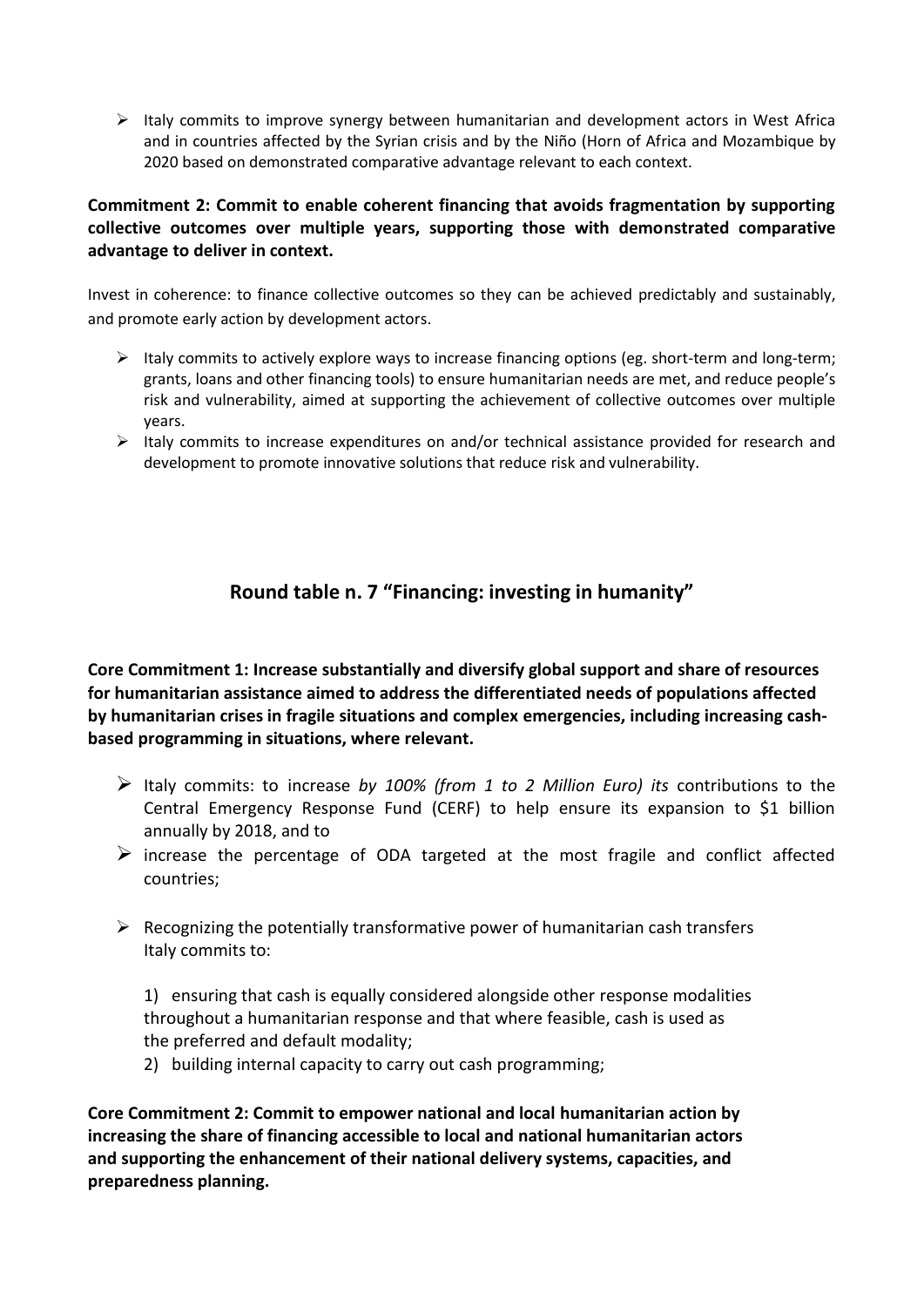- $\triangleright$  Italy commits to contribute to a reconfiguration of the international humanitarian financing system to allow critical front-line responder to access adequate, timely and quality funding on a fair basis by:
- **1)** empowering national NGOs to play a central role in programming and delivering principled and coordinated humanitarian assistance;
- **2)** ensuring front-line responders are included in collective coordination platforms and response processes have a seat at the table in collective response processes, thereby promoting stronger partnerships and increased direct access of local and national frontline responding NGOs to humanitarian funding;

**Core Commitment 3: Commit to promote and increase predictable, multi-year, un-earmarked, collaborative and flexible humanitarian funding toward greater efficiency, effectiveness, transparency and accountability of humanitarian action for affected people.**

- $\triangleright$  Italy commits to:
- endorsing the commitments under the Grand Bargain;

agreeing to reporting requirements that are simplified, proportionate, and coherent (harmonized to best practice);

**Core Commitment 5: Commit to broaden and adapt the global instruments and approaches to meet both urgent needs and reduce risk and vulnerability and increase resilience, without adverse impact on humanitarian principles and overall action (as also proposed in Round Table 6 on "Changing Lives").**

- $\triangleright$  Recognizing that, within a country context, humanitarian, development, peacebuilding, stabilization and climate finance should be more coherent, Italy commits to:
- **1)** removing the internal institutional barriers between humanitarian and development finance, both in capitals/headquarters and at country level, in order to mobilize the right mix of humanitarian and development finance;
- **2)** strengthening the mechanisms for coordination at country level and globally to maximize policy coherence.

## **Special Session on "Making humanitarian action inclusive of persons with disabilities"**

**Commitments to implement the Charter on inclusion of persons with disabilities in humanitarian action**